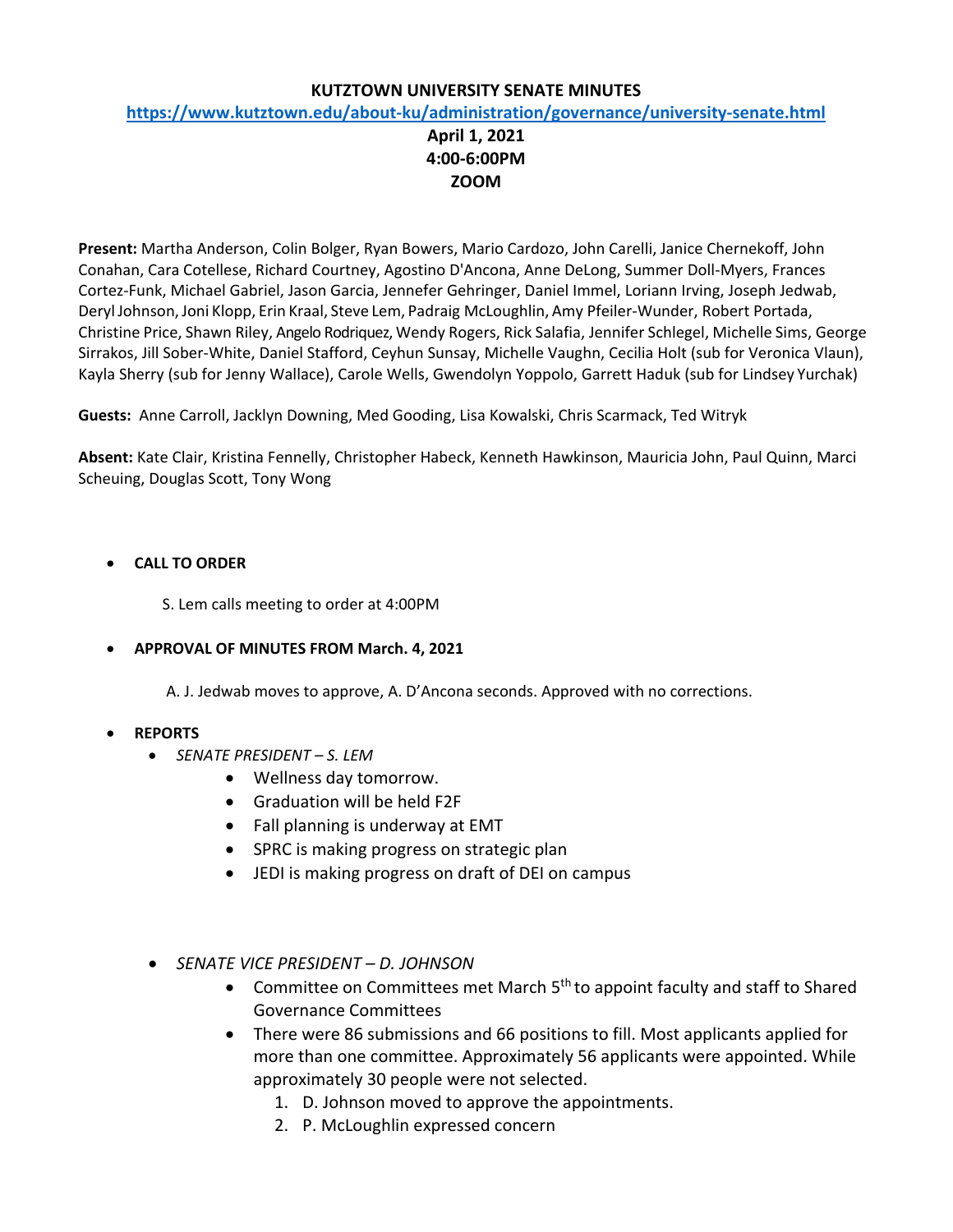3. One " No". Zero Abstentions. Motion passes. Appointments were approved.





# **Respondent Constituency**





## **Constituency Applications and Success Rate**

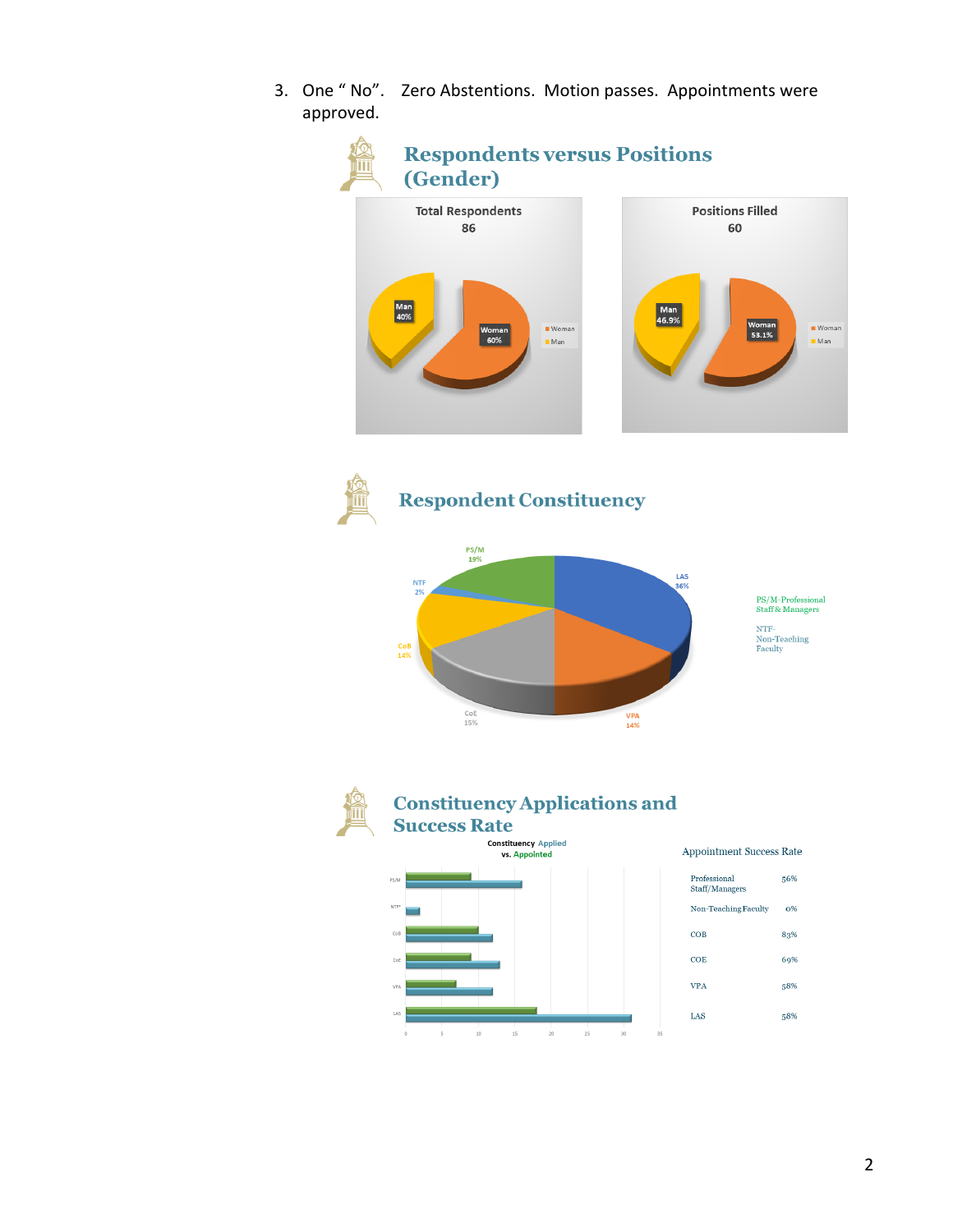- Committee on Committees continues its development of a software system to track committee service data.
- Committee on Committees approved the revision of the Committee on the Enhancement of Teaching (CET) bylaws and will present their recommendation at our University Senate meeting.
- Committee on Committees has forwarded suggestions and questions about KU's Shared Governance structure to the Senate Executive Committee for further examination.
- Thanks to all the members of Committee on Committees for their dedication, commitment, and earnestness during this appointment process, and to acknowledge the skill and professionalism of our management technician, Mary Bononno.
- *SENATE SECRETARY REPORT – C. COTELLESE*
	- Announced Willingness appointments
	- Still one position remains for At large faculty rep. for SPRC. Voting is open Tuesday, April 20 at 10 a.m. and closes Thursday, April 29 at 10 a.m.

## *UNIVERSITY PRESIDENT REPORT –delivered by S. LEM on behalf of K. HAWKINSON*

- Plan on opening in the Fall in a pre-pandemic format.
- Six commencement ceremonies. Full ceremony on Friday night for 2020 graduates. Speeches from that ceremony will be replayed before each of the rest of the ceremonies to keep time down.
- Recognize Judy Laws, long serving softball coach, who passed her 1,000 win.
- *UNIVERSITY PROVOST – C . WELLS*
	- Reminder on dates for registration. April  $8<sup>th</sup>$  and  $9<sup>th</sup>$  for special groups and April 12th for undergraduates.
	- Nominations for Chambliss faculty research award due to Provost office by April 5 th .
	- Applications for the Director for the Frederick Douglas institute due to Karen Rauch by Friday April 9.
	- Nominations for the John P. Schellenberg Award for excellence in teaching and learning are due to Karen Rauch by April 9<sup>th</sup>.
	- Dr Albert Foo will present the Spring Chambliss lecture entitled "Interdisciplinary Views of the City, Memory and Nature at 4:30pm on Wednesday April 29 via Zoom.
	- There will be more information forthcoming and also applications for the Winter faculty studying abroad program due to Provost office by Friday April 29.
	- the recipient of the PASSHE Ali Zaidi award for academic excellence is Caitlin Brooks. She is an honors student and a Physics major with Minor's in Mathematics and Spanish. This is the second year in a row that a Kutztown University student has received this award.
	- D. JOHNSON moved to send a letter of congratulation to both this and last year's winners. Second by J. Schlegel.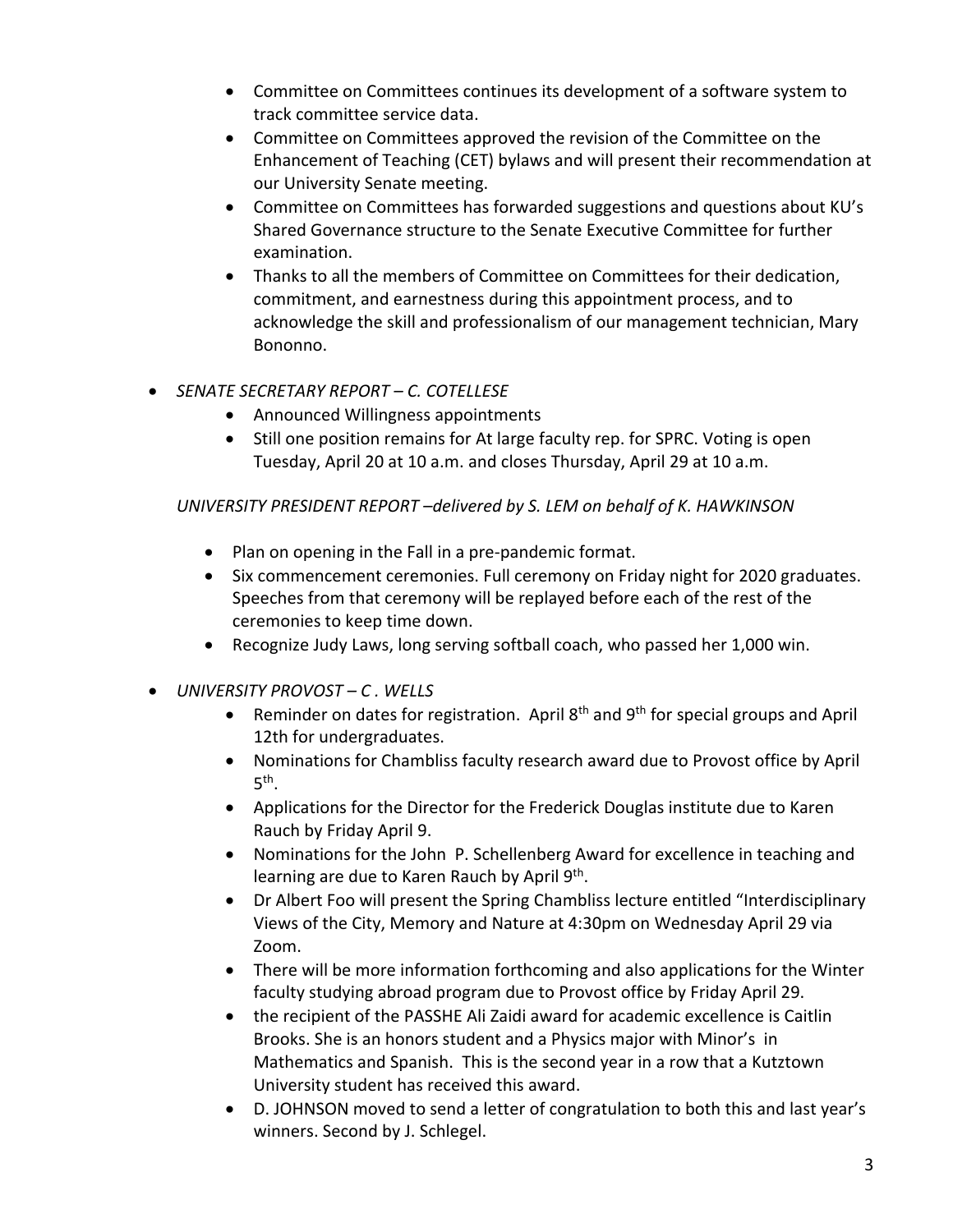- Motion approved.
- *STUDENT GOVERNMENT BOARD -A. D' Ancona*
	- Full board Elections have concluded. All seats have been filled.
	- New student representative elections opened this past Tuesday.
	- PASSHE Virtual Advocacy days are April 5-9<sup>th</sup>
	- Provost student open forums are going well.
	- Student trustee applications are now open.
	- KUSSI BOD passed preliminary budget and is now with Dr. Hawkinson for his approval.
	- SGA days end in April
	- KCP/OCAC along with Sandy Green planning Senior Day on May 1rst.
	- Board of Student Government Presidents meet last week. This group meets again on April 12 and then April 19.
- *ASSESSMENT OFFICE – K. RAUCH*
	- The academic assessment Council has read all assessment reports and provided feedback.
	- Meeting with college committees to help them to assess data.
	- Annual reports and due in September.
	- September Assessment day will be Friday Sept. 17.
	- GEAC will be assessing SLO 4 and 3.
- **UNFINISHED BUSINESS- S. LEM**
	- Working on revising the Undergraduate Academic Forgiveness policy for students that may struggle in their first year. Making progress on this.
	- More info on Final Exam policy will be forthcoming.
	- Suspension of ACA 042 for Spring 2021- discussion
		- 1. Concerns about financial aid
		- 2. Registrar prefers to continue policy
		- 3. Dr. Hawkinson in favor of suspending
			- a. A. D'Ancona concern about freshman who have not had a "normal' college experience.
			- b. Motion to close debate A. D' Ancona. Second A. Pfeiler-Wunder
			- 24 in favor
			- $5 No's$
			- 2 Abstentions
			- Motion Carries to suspend policy for Spring 2021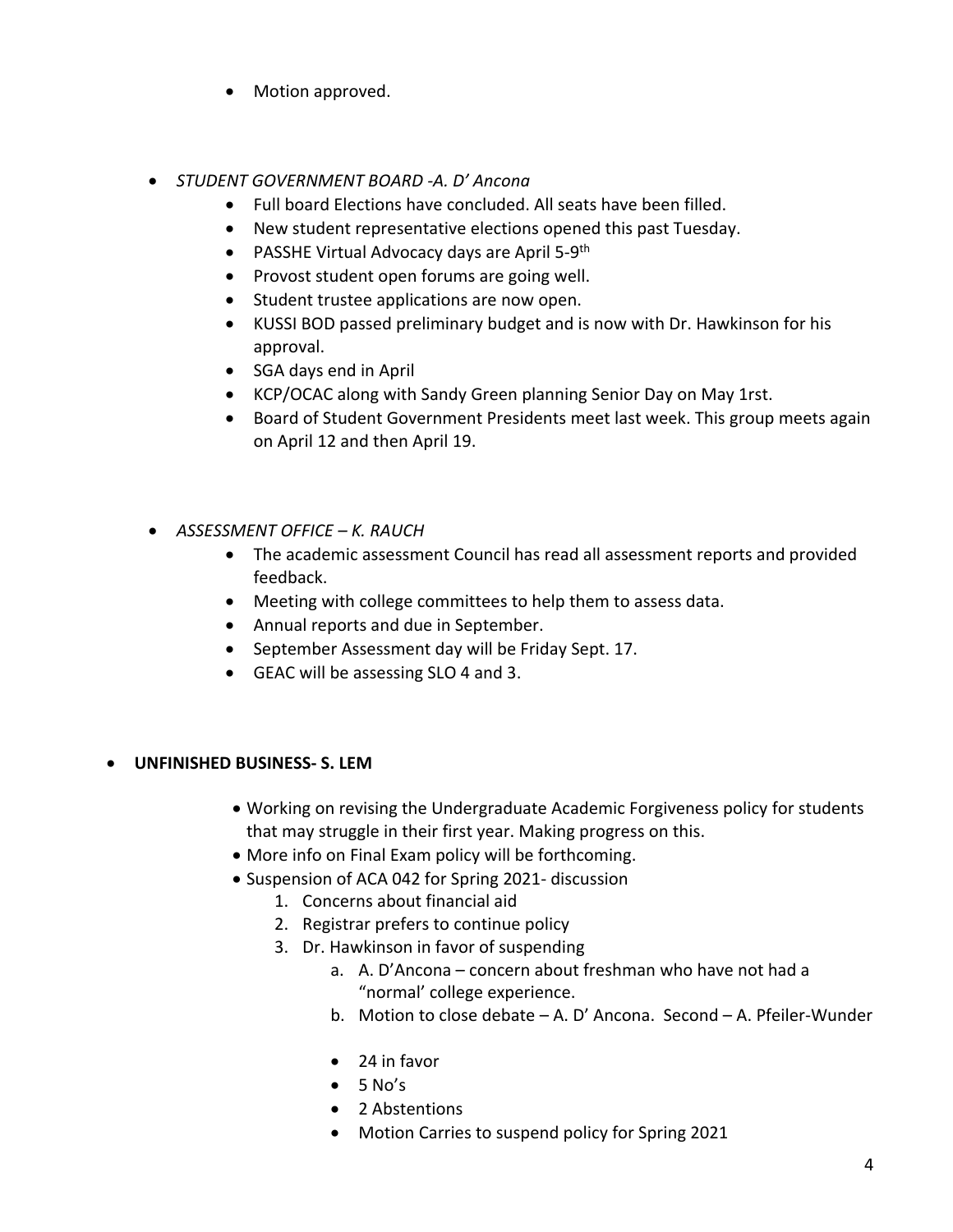- Task Force on Senate Constitutional Revisions
	- o P. McLaughlin sent couple of language clarifications.
	- o D. Johnson should the Senate President have to be a faculty member?
	- $\circ$  D. Johnson need to look at proportionality
	- o D. Johnson term limits should be applied to all Senators.
	- $\circ$  P. McLaughlin brought up an issue on behalf of a colleague Three senators are needed to bring something to the agenda. Could this be discussed?
	- o F. Cortez Funk shared information on how SCUPA elects leaders to positions.
	- o Comments will be taken to task force by Michelle Vaughn

## • **NEW BUSINESS- S. LEM**

- Announcement of Joint Task Force on Shared Governance
	- There is a need evaluate and realign our shared governance system with the university mission and human resources that are available
	- the task force would research and analyze and look at enhancing communication and reporting of governance committees, trying to increase accountability of reducing redundancies and streamline membership and selection processes and exploring best practices.
	- Ask the Committee on committees to work on determining the exact composition of this task force and be able to make recommendations to the University Senate on improvements for our shared governance system by the end of spring 2022.

## • **AS MAY ARISE**

- M.Vaughn revisited constitutional issue of whether or not a faculty member should serve as President of Senate.
- $\bullet$  C. Cotellese why did the constitution say it had to be faculty?
- D. Johnson it was originally Faculty Senate before it was University Senate
- F. Cortez Funk see benefits of it being faculty but would need more info to take back to my constituents
- J. Schlegel it is good to have that language in the Constitution or is it harmful because people do not feel that they are represented?
- S. Lem will gather more information and bring back to the next meeting to discuss further.
- **Adjournment – 4:58 pm by acclamation**